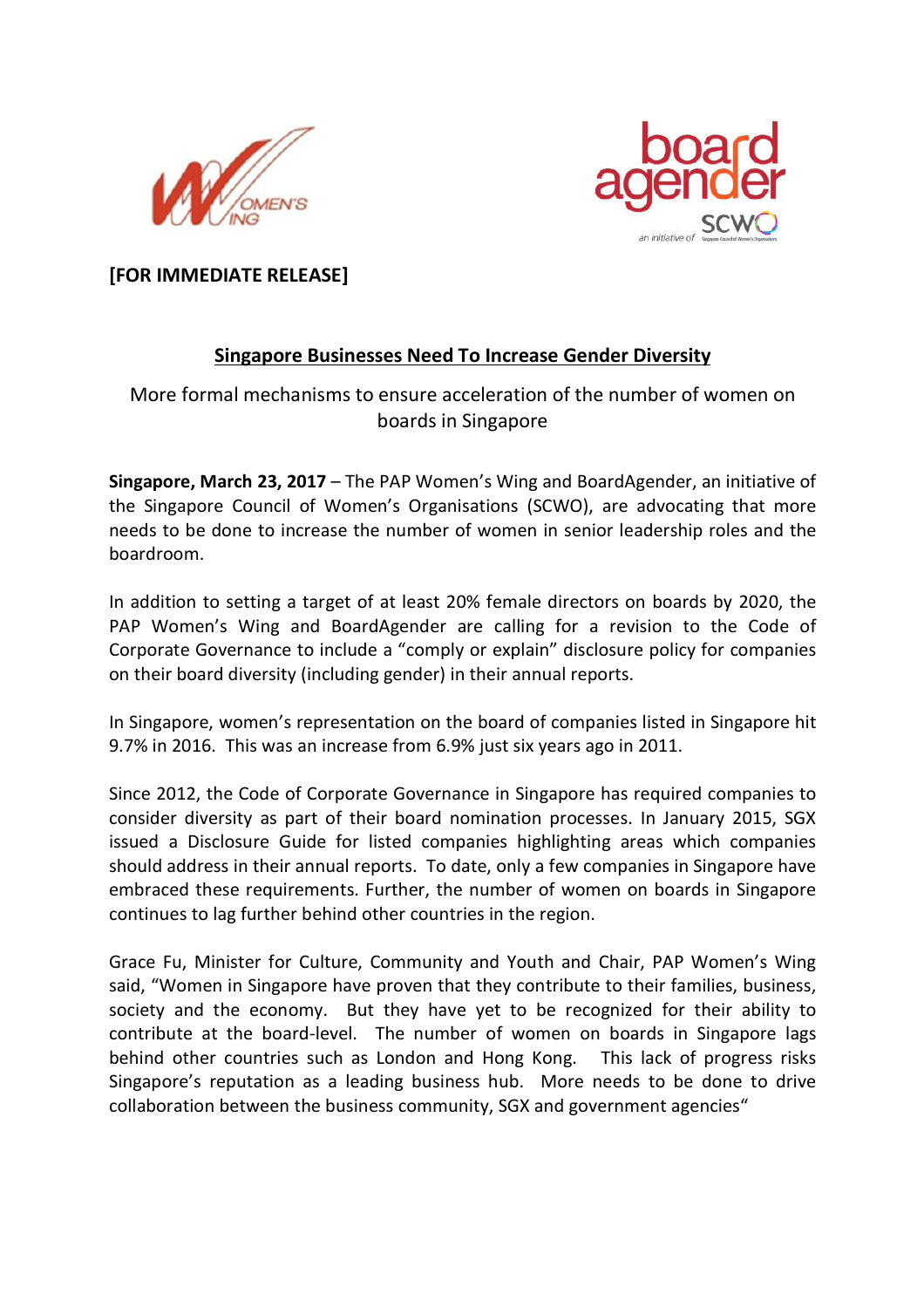



"There are numerous studies, both in Singapore and globally, that cite a correlation between diverse boards, (including gender diversity), and higher shareholder returns. While there's been increased awareness of the importance of board diversity, the number of Singapore companies which are actually embracing this is small. Setting the minimum target of 20% female board representation by 2020 will help accelerate greater diversity across company boards in Singapore," said Junie Foo, Chair, BoardAgender.

To prepare women to take on board roles, PAP Women's Wing and BoardAgender are advocating that the Government support the professional development of women for board directorship as part of the SkillsFuture programme. This initiative has been very successful in countries including Australia at increasing the number of board-ready women and minority candidates available.

---------------

Contact:

Florina Oo, PAP HQ Communications: forina.oo@pap.org.sg; 62444786 Dora Lai, PAP Women's Wing: dora.laikw@pap.org.sg; 62444637

Junie Foo, Chair & Trina Liang, Co-chair, BoardAgender (SCWO): contact@boardagender.org; 65710199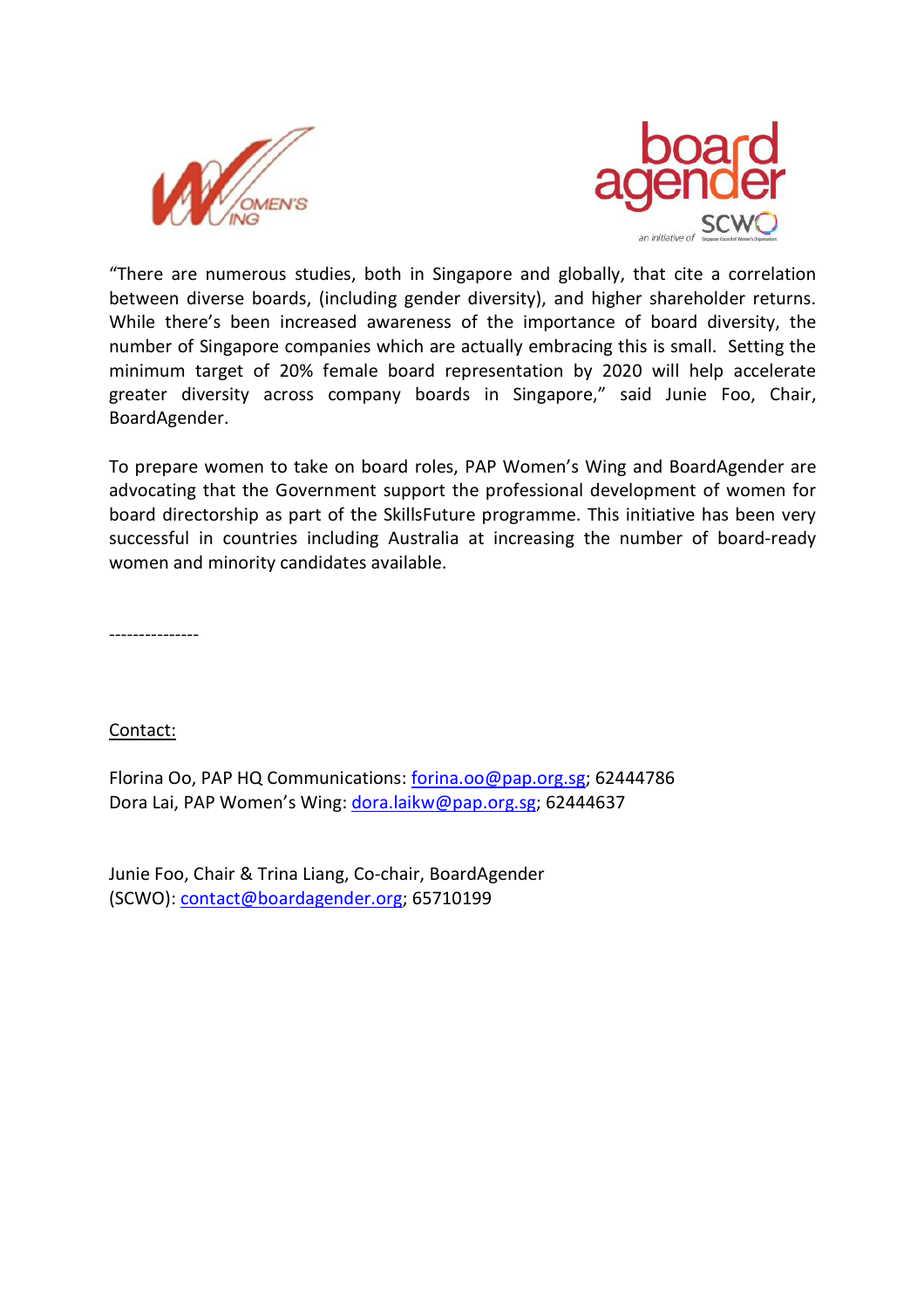



## **About PAP Women's Wing (WW)**

#### WW Vision

Women fully empowered to contribute to the development of Singapore, playing a key role in nation building, economically, socially & politically

#### WW Mission

- To establish the necessary support systems and maximise opportunities for women to realize their fullest potential
- To ensure women's needs, voices and perspectives are heard and reflected
- To leverage women's unique talents for more inclusive and superior outcomes for the community

To bring our new vision and mission to life, we have also identified the following areas of focus:

- Work life balance practices & family-friendly support structures
- Women's thought leadership group policy formulation and refinement
- Promotion of Marriage & Parenthood
- Uplifting under privileged women
- Active aging
- Raising representation of women work force, top positions, politics

### **About BoardAgender**

**BoardAgender,** an initiative of the Singapore Council of Women's Organisations (SCWO) was launched on 9<sup>th</sup> March 2011. Its aim is to provide a forum to facilitate a greater awareness of the benefits of gender balanced business and the advancement of women into senior leadership positions and ultimately the board room. BoardAgender welcomes business women and men, as well as private and public sector organisations to participate in our events, engage in our discussions, and benefit from our resources to achieve best practices.

#### **BoardAgender** concentrates on: